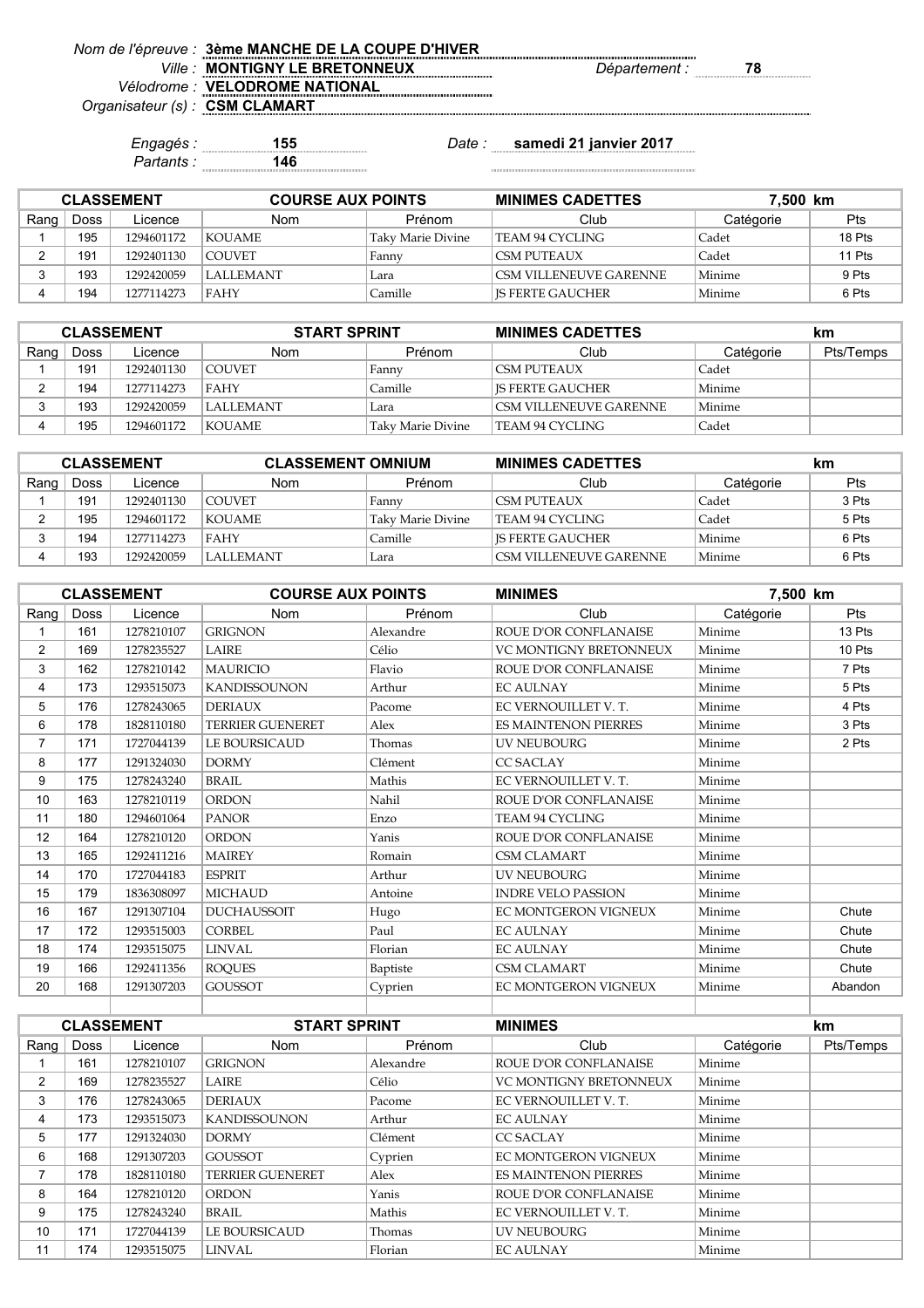| 12 | 163 | 1278210119 | <b>ORDON</b>       | Nahil    | ROUE D'OR CONFLANAISE       | Minime |  |
|----|-----|------------|--------------------|----------|-----------------------------|--------|--|
| 13 | 162 | 1278210142 | <b>MAURICIO</b>    | Flavio   | ROUE D'OR CONFLANAISE       | Minime |  |
| 14 | 167 | 1291307104 | <b>DUCHAUSSOIT</b> | Hugo     | <b>EC MONTGERON VIGNEUX</b> | Minime |  |
| 15 | 172 | 1293515003 | <b>CORBEL</b>      | Paul     | <b>EC AULNAY</b>            | Minime |  |
| 16 | 179 | 1836308097 | <b>MICHAUD</b>     | Antoine  | <b>INDRE VELO PASSION</b>   | Minime |  |
| 17 | 180 | 1294601064 | <b>PANOR</b>       | Enzo     | TEAM 94 CYCLING             | Minime |  |
| 18 | 166 | 1292411356 | <b>ROOUES</b>      | Baptiste | CSM CLAMART                 | Minime |  |
| 19 | 165 | 1292411216 | <b>MAIREY</b>      | Romain   | CSM CLAMART                 | Minime |  |
| 20 | 170 | 1727044183 | <b>ESPRIT</b>      | Arthur   | UV NEUBOURG                 | Minime |  |

|                   |             | <b>CLASSEMENT</b> | <b>CLASSEMENT OMNIUM</b> |           | <b>MINIMES</b>                |           | km         |
|-------------------|-------------|-------------------|--------------------------|-----------|-------------------------------|-----------|------------|
| Rang              | <b>Doss</b> | Licence           | <b>Nom</b>               | Prénom    | Club                          | Catégorie | <b>Pts</b> |
|                   | 161         | 1278210107        | <b>GRIGNON</b>           | Alexandre | ROUE D'OR CONFLANAISE         | Minime    | 2 Pts      |
| $\overline{2}$    | 169         | 1278235527        | LAIRE                    | Célio     | <b>VC MONTIGNY BRETONNEUX</b> | Minime    | 4 Pts      |
| 3                 | 176         | 1278243065        | <b>DERIAUX</b>           | Pacome    | EC VERNOUILLET V.T.           | Minime    | 8 Pts      |
| 4                 | 173         | 1293515073        | <b>KANDISSOUNON</b>      | Arthur    | <b>EC AULNAY</b>              | Minime    | 8 Pts      |
| 5                 | 177         | 1291324030        | <b>DORMY</b>             | Clément   | <b>CC SACLAY</b>              | Minime    | 13 Pts     |
| 6                 | 178         | 1828110180        | <b>TERRIER GUENERET</b>  | Alex      | <b>ES MAINTENON PIERRES</b>   | Minime    | 13 Pts     |
| $\overline{7}$    | 162         | 1278210142        | <b>MAURICIO</b>          | Flavio    | ROUE D'OR CONFLANAISE         | Minime    | 16 Pts     |
| 8                 | 171         | 1727044139        | <b>LE BOURSICAUD</b>     | Thomas    | <b>UV NEUBOURG</b>            | Minime    | 17 Pts     |
| 9                 | 175         | 1278243240        | <b>BRAIL</b>             | Mathis    | EC VERNOUILLET V.T.           | Minime    | 18 Pts     |
| 10                | 164         | 1278210120        | <b>ORDON</b>             | Yanis     | ROUE D'OR CONFLANAISE         | Minime    | 20 Pts     |
| 11                | 163         | 1278210119        | <b>ORDON</b>             | Nahil     | ROUE D'OR CONFLANAISE         | Minime    | 22 Pts     |
| $12 \overline{ }$ | 168         | 1291307203        | <b>GOUSSOT</b>           | Cyprien   | EC MONTGERON VIGNEUX          | Minime    | 27 Pts     |
| 13                | 180         | 1294601064        | <b>PANOR</b>             | Enzo      | TEAM 94 CYCLING               | Minime    | 28 Pts     |
| 14                | 174         | 1293515075        | <b>LINVAL</b>            | Florian   | <b>EC AULNAY</b>              | Minime    | 28 Pts     |
| 15                | 179         | 1836308097        | <b>MICHAUD</b>           | Antoine   | <b>INDRE VELO PASSION</b>     | Minime    | 31 Pts     |
| 16                | 167         | 1291307104        | <b>DUCHAUSSOIT</b>       | Hugo      | EC MONTGERON VIGNEUX          | Minime    | 31 Pts     |
| 17                | 165         | 1292411216        | <b>MAIREY</b>            | Romain    | CSM CLAMART                   | Minime    | 32 Pts     |
| 18                | 172         | 1293515003        | <b>CORBEL</b>            | Paul      | <b>EC AULNAY</b>              | Minime    | 32 Pts     |
| 19                | 170         | 1727044183        | <b>ESPRIT</b>            | Arthur    | <b>UV NEUBOURG</b>            | Minime    | 34 Pts     |
| 20                | 166         | 1292411356        | <b>ROQUES</b>            | Baptiste  | CSM CLAMART                   | Minime    | 35 Pts     |

|          |             | <b>CLASSEMENT</b> | <b>START SPRINT</b> |              | <b>DAMES SENIORS JUNIORS</b>              |                | km        |
|----------|-------------|-------------------|---------------------|--------------|-------------------------------------------|----------------|-----------|
| Rang $ $ | <b>Doss</b> | Licence           | <b>Nom</b>          | Prénom       | Club                                      | Catégorie      | Pts/Temps |
|          | 103         | 1292420114        | <b>FENART</b>       | Ophelie      | CSM VILLENEUVE GARENNE                    | 2ème Catégorie |           |
| 2        | 110         | 1292420088        | <b>DA CRUZ</b>      | Laura        | <b>CSM VILLENEUVE GARENNE</b>             | Junior         |           |
| 3        | 102         | 1277101214        | <b>CLOAREC</b>      | Marine       | <b>ESC MEAUX</b>                          | 2ème Catégorie |           |
| 4        | 113         | 3499031213        | <b>TESSIER</b>      | Océane       | <b>CM AUBERVILLIERS 93</b>                | 2ème Catégorie |           |
| 5        | 105         | 1292401089        | <b>FOURCADE</b>     | Elodie       | <b>CSM PUTEAUX</b>                        | 3ème Catégorie |           |
| 6        | 108         | 1291350004        | <b>CONTAULT</b>     | Marjorie     | CO COURCOURONNES CYC. FEMI 3ème Catégorie |                |           |
|          | 112         | 1278216059        | <b>LE BELLEGO</b>   | <b>Julie</b> | <b>EC VELIZY 78</b>                       | D1             |           |
| 8        | 106         | 1292401294        | <b>WITTE</b>        | Sina         | <b>CSM PUTEAUX</b>                        | 3ème Catégorie |           |
| 9        | 104         | 1292401120        | <b>BARRALIS</b>     | Béatrice     | <b>CSM PUTEAUX</b>                        | 3ème Catégorie |           |
| 10       | 111         | 1291350022        | <b>TREHIN</b>       | Margot       | CO COURCOURONNES CYC. FEMI Junior         |                |           |
| 11       | 109         | 1294604103        | <b>AIECH</b>        | Katleen      | <b>US CRETEIL</b>                         | Junior         |           |

|      |             | <b>CLASSEMENT</b> | <b>COURSE AUX POINTS</b> |              | <b>DAMES SENIORS JUNIORS</b>              |                | 10,000 km  |  |
|------|-------------|-------------------|--------------------------|--------------|-------------------------------------------|----------------|------------|--|
| Rang | <b>Doss</b> | Licence           | <b>Nom</b>               | Prénom       | Club                                      | Catégorie      | <b>Pts</b> |  |
|      | 103         | 1292420114        | <b>FENART</b>            | Ophelie      | <b>CSM VILLENEUVE GARENNE</b>             | 2ème Catégorie | 36 Pts     |  |
| 2    | 102         | 1277101214        | <b>CLOAREC</b>           | Marine       | <b>ESC MEAUX</b>                          | 2ème Catégorie | 16 Pts     |  |
| 3    | 110         | 1292420088        | <b>DA CRUZ</b>           | Laura        | <b>CSM VILLENEUVE GARENNE</b>             | Iunior         | 13 Pts     |  |
| 4    | 105         | 1292401089        | <b>FOURCADE</b>          | Elodie       | <b>CSM PUTEAUX</b>                        | 3ème Catégorie | 6 Pts      |  |
| 5    | 113         | 3499031213        | <b>TESSIER</b>           | Océane       | <b>CM AUBERVILLIERS 93</b>                | 2ème Catégorie | 4 Pts      |  |
| 6    | 108         | 1291350004        | <b>CONTAULT</b>          | Marjorie     | CO COURCOURONNES CYC. FEMI 3ème Catégorie |                |            |  |
|      | 111         | 1291350022        | <b>TREHIN</b>            | Margot       | CO COURCOURONNES CYC. FEMI Junior         |                |            |  |
| 8    | 104         | 1292401120        | <b>BARRALIS</b>          | Béatrice     | <b>CSM PUTEAUX</b>                        | 3ème Catégorie |            |  |
| 9    | 106         | 1292401294        | <b>WITTE</b>             | Sina         | <b>CSM PUTEAUX</b>                        | 3ème Catégorie |            |  |
| 10   | 112         | 1278216059        | <b>LE BELLEGO</b>        | <b>Iulie</b> | <b>EC VELIZY 78</b>                       | D1             |            |  |
| 11   | 109         | 1294604103        | <b>AIECH</b>             | Katleen      | <b>US CRETEIL</b>                         | Junior         |            |  |

| <b>CLASSEMENT</b> |      |            | <b>CLASSEMENT OMNIUM</b> |         | <b>DAMES SENIORS JUNIORS</b> |                | km    |
|-------------------|------|------------|--------------------------|---------|------------------------------|----------------|-------|
| Rang              | Doss | Licence    | Nom                      | Prénom  | Club                         | Catégorie      | Pts   |
|                   | 103  | 1292420114 | <b>FENART</b>            | Ophelie | CSM VILLENEUVE GARENNE       | 2ème Catégorie | 2 Pts |
|                   | 102  | 1277101214 | <b>CLOAREC</b>           | Marine  | <b>ESC MEAUX</b>             | 2ème Catégorie | 5 Pts |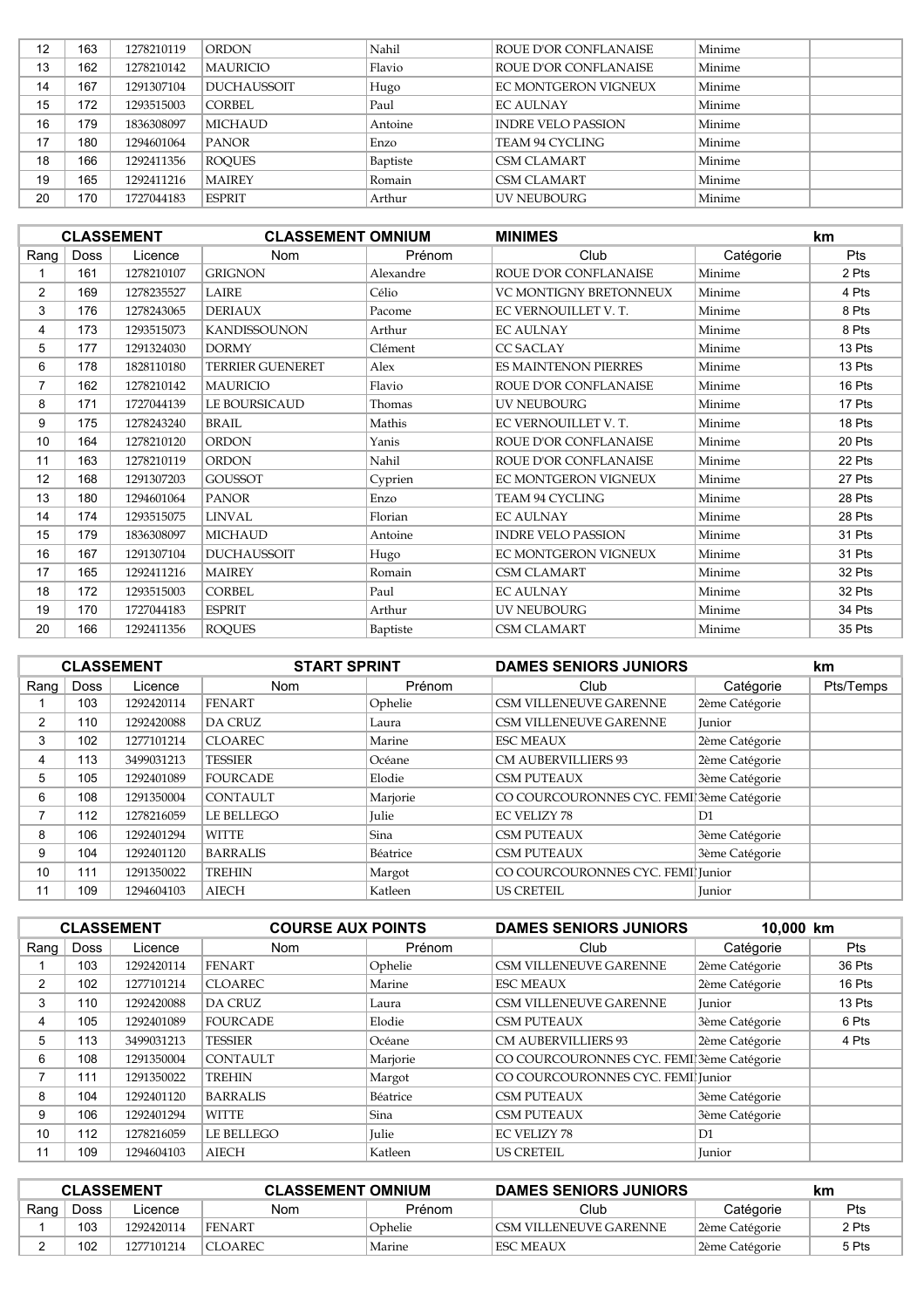|    | 110 | 1292420088 | DA CRUZ         | Laura        | CSM VILLENEUVE GARENNE                    | Junior         | 5 Pts  |
|----|-----|------------|-----------------|--------------|-------------------------------------------|----------------|--------|
|    | 105 | 1292401089 | <b>FOURCADE</b> | Elodie       | <b>CSM PUTEAUX</b>                        | 3ème Catégorie | 9 Pts  |
|    | 113 | 3499031213 | <b>TESSIER</b>  | Océane       | <b>CM AUBERVILLIERS 93</b>                | 2ème Catégorie | 9 Pts  |
| 6  | 108 | 1291350004 | <b>CONTAULT</b> | Marjorie     | CO COURCOURONNES CYC. FEMI 3ème Catégorie |                | 12 Pts |
|    | 111 | 1291350022 | <b>TREHIN</b>   | Margot       | CO COURCOURONNES CYC. FEMI Junior         |                | 17 Pts |
| 8  | 112 | 1278216059 | LE BELLEGO      | <b>Iulie</b> | <b>EC VELIZY 78</b>                       | D1             | 17 Pts |
|    | 104 | 1292401120 | <b>BARRALIS</b> | Béatrice     | <b>CSM PUTEAUX</b>                        | 3ème Catégorie | 17 Pts |
| 10 | 106 | 1292401294 | WITTE           | Sina         | <b>CSM PUTEAUX</b>                        | 3ème Catégorie | 17 Pts |
|    | 109 | 1294604103 | <b>AIECH</b>    | Katleen      | <b>US CRETEIL</b>                         | Iunior         | 22 Pts |

|                 |             | <b>CLASSEMENT</b> | <b>COURSE AUX POINTS IMPAIRS</b> |                | <b>CADETS</b>              | 10,000 km |            |
|-----------------|-------------|-------------------|----------------------------------|----------------|----------------------------|-----------|------------|
| Rang $ $        | <b>Doss</b> | Licence           | Nom                              | Prénom         | Club                       | Catégorie | <b>Pts</b> |
|                 | 131         | 1727044184        | <b>PARDON</b>                    | Florian        | <b>UV NEUBOURG</b>         | Cadet     | 33 Pts     |
| $\overline{2}$  | 139         | 1845083484        | <b>DIAZ</b>                      | Niko           | <b>GUIDON CHALETTOIS</b>   | Cadet     | 19 Pts     |
| 3               | 125         | 1295714231        | <b>DUJARDIN</b>                  | <b>Iulien</b>  | PARISIS A.C. 95            | Cadet     | 10 Pts     |
| 4               | 151         | 1294601171        | <b>PROSPER</b>                   | <b>Nicolas</b> | TEAM 94 CYCLING            | Cadet     | 6 Pts      |
| 5               | 123         | 1292411373        | <b>LEGRAND</b>                   | Axel           | CSM CLAMART                | Cadet     | 3 Pts      |
| 6               | 137         | 1845083210        | <b>BEYER</b>                     | Valentin       | <b>GUIDON CHALETTOIS</b>   | Cadet     | 3 Pts      |
| $\overline{7}$  | 147         | 1294604222        | <b>PELLEGRIN</b>                 | Thomas         | <b>US CRETEIL</b>          | Cadet     | 1 Pt       |
| 8               | 149         | 1727024178        | <b>PONCHELLE</b>                 | Thomas         | <b>CS BONNEVILLE</b>       | Cadet     |            |
| 9               | 129         | 1278235156        | <b>ROLLAND</b>                   | Jonathan       | VC MONTIGNY BRETONNEUX     | Cadet     |            |
| 10              | 143         | 0344120147        | <b>ROYER</b>                     | Boris          | <b>GUIDON MACHECOULAIS</b> | Cadet     |            |
| 11              | 145         | 1836102057        | <b>SURGET</b>                    | Thomas         | <b>AC BAS-BERRY</b>        | Cadet     |            |
| 12 <sup>2</sup> | 133         | 1727044126        | <b>ROULLE</b>                    | Victor         | UV NEUBOURG                | Cadet     |            |
| 13              | 135         | 1275024135        | <b>MIOMANDRE</b>                 | Estéban        | <b>US METRO TRANSPORTS</b> | Cadet     |            |
| 14              | 127         | 1278235325        | <b>BERLAND</b>                   | Alexandre      | VC MONTIGNY BRETONNEUX     | Cadet     |            |
| 15              | 141         | 0344120105        | <b>GESNOUIN</b>                  | Tristan        | <b>GUIDON MACHECOULAIS</b> | Cadet     |            |
| 16              | 121         | 1292411235        | <b>BOREL</b>                     | Tony           | CSM CLAMART                | Cadet     |            |

|                |             | <b>CLASSEMENT</b> | <b>COURSE AUX POINTS PAIRS</b> |               | <b>CADETS</b>                 | 10,000 km |            |
|----------------|-------------|-------------------|--------------------------------|---------------|-------------------------------|-----------|------------|
| Rang           | <b>Doss</b> | Licence           | Nom                            | Prénom        | Club                          | Catégorie | <b>Pts</b> |
|                | 132         | 1727044182        | PETIT                          | Clément       | UV NEUBOURG                   | Cadet     | 16 Pts     |
| $\overline{2}$ | 140         | 1845083073        | <b>JACOUEMIN</b>               | Colin         | <b>GUIDON CHALETTOIS</b>      | Cadet     | 12 Pts     |
| 3              | 124         | 1292411267        | <b>PENHOET</b>                 | Paul          | <b>CSM CLAMART</b>            | Cadet     | 9 Pts      |
| 4              | 144         | 1836102186        | <b>PINOTEAU</b>                | Bastien       | <b>AC BAS-BERRY</b>           | Cadet     | 7 Pts      |
| 5              | 128         | 1278235320        | <b>LOUVRIER</b>                | Erwan         | VC MONTIGNY BRETONNEUX        | Cadet     | 3 Pts      |
| 6              | 142         | 0344120251        | <b>MAITRE</b>                  | Pierre        | <b>GUIDON MACHECOULAIS</b>    | Cadet     | 3 Pts      |
| 7              | 130         | 1727044202        | <b>FRAUDEAU</b>                | <b>Julien</b> | UV NEUBOURG                   | Cadet     | 3 Pts      |
| 8              | 150         | 1291311047        | <b>HOUDOUIN</b>                | Tristan       | <b>VC ETAMPES</b>             | Cadet     | 2 Pts      |
| 9              | 146         | 1293505147        | <b>BOULVRAIS</b>               | Melvin        | <b>CM AUBERVILLIERS 93</b>    | Cadet     |            |
| 10             | 148         | 1291318039        | <b>CHRISTEAU</b>               | Corentin      | SCA 2000 EVRY                 | Cadet     |            |
| 11             | 126         | 1278235196        | <b>ALIDRA</b>                  | Maxime        | <b>VC MONTIGNY BRETONNEUX</b> | Cadet     |            |
| 12             | 122         | 1292411247        | <b>GAGNEUR</b>                 | Florent       | <b>CSM CLAMART</b>            | Cadet     |            |
| 13             | 138         | 1845083528        | <b>DHERVILLEZ</b>              | Théo          | <b>GUIDON CHALETTOIS</b>      | Cadet     |            |

|                |             | <b>CLASSEMENT</b> | TEMPO RACE Places de 16 à 29 |           | <b>CADETS</b>              | 3,750 km  |            |
|----------------|-------------|-------------------|------------------------------|-----------|----------------------------|-----------|------------|
| Rang           | <b>Doss</b> | Licence           | Nom                          | Prénom    | Club                       | Catégorie | <b>Pts</b> |
|                | 150         | 1291311047        | <b>HOUDOUIN</b>              | Tristan   | <b>VC ETAMPES</b>          | Cadet     | 6 Pts      |
| $\overline{2}$ | 138         | 1845083528        | <b>DHERVILLEZ</b>            | Théo      | <b>GUIDON CHALETTOIS</b>   | Cadet     | 2 Pts      |
| 3              | 145         | 1836102057        | <b>SURGET</b>                | Thomas    | AC BAS-BERRY               | Cadet     | 1 Pt       |
| 4              | 141         | 0344120105        | <b>GESNOUIN</b>              | Tristan   | <b>GUIDON MACHECOULAIS</b> | Cadet     | 1 Pt       |
| 5              | 135         | 1275024135        | <b>MIOMANDRE</b>             | Estéban   | <b>US METRO TRANSPORTS</b> | Cadet     |            |
| 6              | 129         | 1278235156        | <b>ROLLAND</b>               | Jonathan  | VC MONTIGNY BRETONNEUX     | Cadet     |            |
|                | 148         | 1291318039        | <b>CHRISTEAU</b>             | Corentin  | SCA 2000 EVRY              | Cadet     |            |
| 8              | 121         | 1292411235        | <b>BOREL</b>                 | Tony      | <b>CSM CLAMART</b>         | Cadet     |            |
| 9              | 133         | 1727044126        | <b>ROULLE</b>                | Victor    | UV NEUBOURG                | Cadet     |            |
| 10             | 146         | 1293505147        | <b>BOULVRAIS</b>             | Melvin    | <b>CM AUBERVILLIERS 93</b> | Cadet     |            |
| 11             | 122         | 1292411247        | GAGNEUR                      | Florent   | <b>CSM CLAMART</b>         | Cadet     |            |
| 12             | 126         | 1278235196        | <b>ALIDRA</b>                | Maxime    | VC MONTIGNY BRETONNEUX     | Cadet     |            |
| 13             | 127         | 1278235325        | <b>BERLAND</b>               | Alexandre | VC MONTIGNY BRETONNEUX     | Cadet     |            |
| 14             | 143         | 0344120147        | <b>ROYER</b>                 | Boris     | <b>GUIDON MACHECOULAIS</b> | Cadet     | Abandon    |

| <b>CLASSEMENT</b> |             |            | TEMPO RACE Places de 1 à 15 |         | <b>CADETS</b> | 3.750 km  |       |
|-------------------|-------------|------------|-----------------------------|---------|---------------|-----------|-------|
| Rang              | <b>Doss</b> | _icence    | Nom                         | Prénom  | Club          | Catégorie | Pts   |
|                   | 132         | 1727044182 | PETIT                       | llément | UV NEUBOURG   | Cadet     | 3 Pts |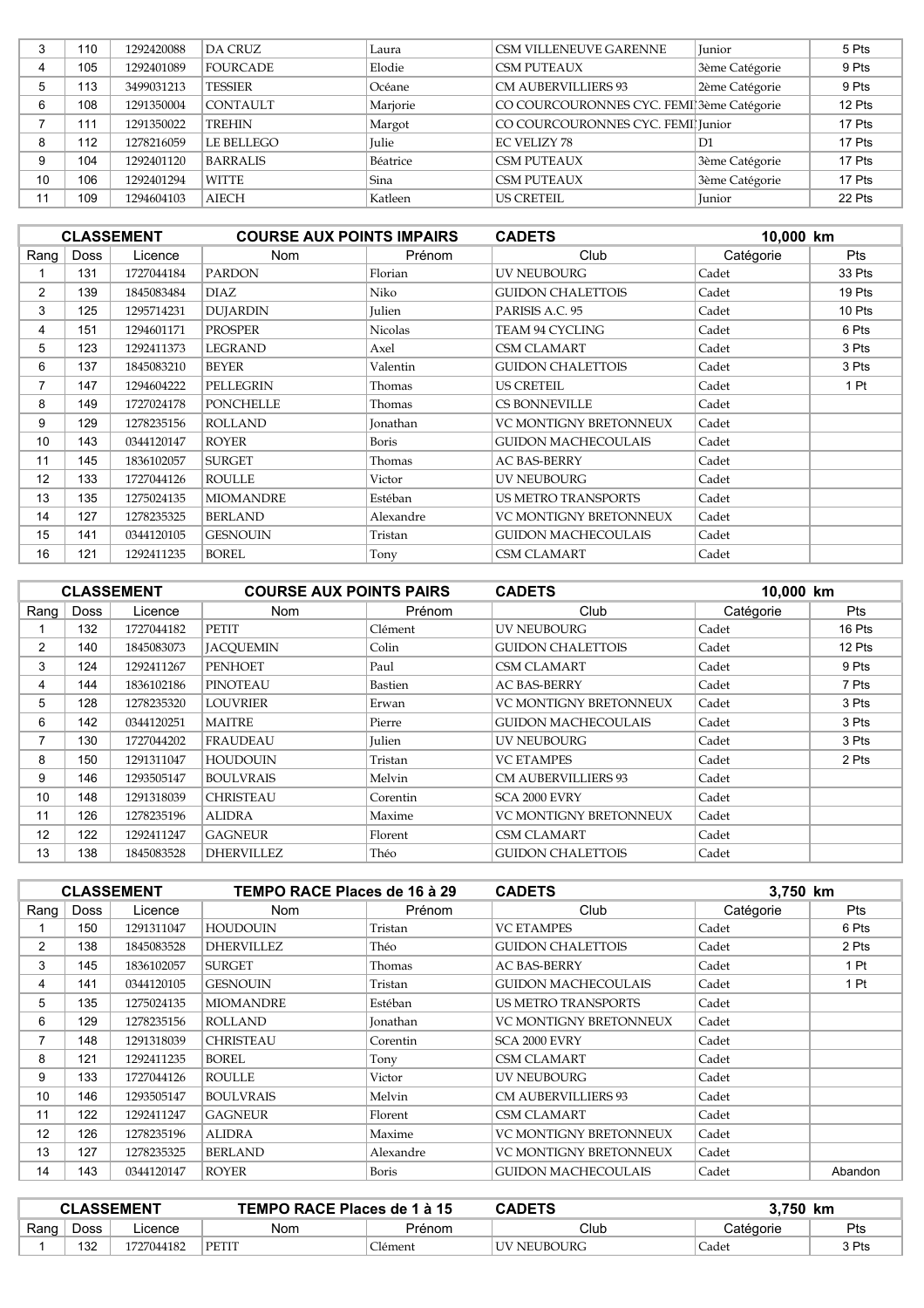| $\overline{2}$ | 131 | 1727044184 | <b>PARDON</b>    | Florian        | UV NEUBOURG                   | Cadet | 3 Pts |
|----------------|-----|------------|------------------|----------------|-------------------------------|-------|-------|
| 3              | 124 | 1292411267 | <b>PENHOET</b>   | Paul           | <b>CSM CLAMART</b>            | Cadet | 2 Pts |
| 4              | 140 | 1845083073 | <b>JACOUEMIN</b> | Colin          | <b>GUIDON CHALETTOIS</b>      | Cadet | 1 Pt  |
| 5              | 130 | 1727044202 | <b>FRAUDEAU</b>  | Julien         | UV NEUBOURG                   | Cadet | 1 Pt  |
| 6              | 125 | 1295714231 | <b>DUJARDIN</b>  | Julien         | PARISIS A.C. 95               | Cadet | 1 Pt  |
| 7              | 142 | 0344120251 | <b>MAITRE</b>    | Pierre         | <b>GUIDON MACHECOULAIS</b>    | Cadet |       |
| 8              | 144 | 1836102186 | <b>PINOTEAU</b>  | Bastien        | <b>AC BAS-BERRY</b>           | Cadet |       |
| 9              | 123 | 1292411373 | <b>LEGRAND</b>   | Axel           | <b>CSM CLAMART</b>            | Cadet |       |
| 10             | 149 | 1727024178 | <b>PONCHELLE</b> | Thomas         | <b>CS BONNEVILLE</b>          | Cadet |       |
| 11             | 128 | 1278235320 | LOUVRIER         | Erwan          | <b>VC MONTIGNY BRETONNEUX</b> | Cadet |       |
| 12             | 147 | 1294604222 | <b>PELLEGRIN</b> | Thomas         | <b>US CRETEIL</b>             | Cadet |       |
| 13             | 139 | 1845083484 | DIAZ             | Niko           | <b>GUIDON CHALETTOIS</b>      | Cadet |       |
| 14             | 151 | 1294601171 | PROSPER          | <b>Nicolas</b> | TEAM 94 CYCLING               | Cadet |       |
| 15             | 137 | 1845083210 | <b>BEYER</b>     | Valentin       | <b>GUIDON CHALETTOIS</b>      | Cadet |       |

|                |      | <b>CLASSEMENT</b> | <b>CLASSEMENT OMNIUM</b> |                 | <b>CADETS</b>              |           | <b>km</b> |
|----------------|------|-------------------|--------------------------|-----------------|----------------------------|-----------|-----------|
| Rang           | Doss | Licence           | Nom                      | Prénom          | Club                       | Catégorie | Pts       |
| 1              | 132  | 1727044182        | <b>PETIT</b>             | Clément         | <b>UV NEUBOURG</b>         | Cadet     | 2 Pts     |
| $\overline{2}$ | 131  | 1727044184        | <b>PARDON</b>            | Florian         | <b>UV NEUBOURG</b>         | Cadet     | 3 Pts     |
| 3              | 140  | 1845083073        | <b>JACOUEMIN</b>         | Colin           | <b>GUIDON CHALETTOIS</b>   | Cadet     | 6 Pts     |
| 4              | 124  | 1292411267        | <b>PENHOET</b>           | Paul            | <b>CSM CLAMART</b>         | Cadet     | 6 Pts     |
| 5              | 125  | 1295714231        | <b>DUJARDIN</b>          | <b>Julien</b>   | PARISIS A.C. 95            | Cadet     | 9 Pts     |
| 6              | 144  | 1836102186        | PINOTEAU                 | Bastien         | <b>AC BAS-BERRY</b>        | Cadet     | 12 Pts    |
| $\overline{7}$ | 130  | 1727044202        | <b>FRAUDEAU</b>          | Julien          | <b>UV NEUBOURG</b>         | Cadet     | 12 Pts    |
| 8              | 142  | 0344120251        | <b>MAITRE</b>            | Pierre          | <b>GUIDON MACHECOULAIS</b> | Cadet     | 13 Pts    |
| 9              | 123  | 1292411373        | <b>LEGRAND</b>           | Axel            | <b>CSM CLAMART</b>         | Cadet     | 14 Pts    |
| 10             | 139  | 1845083484        | <b>DIAZ</b>              | Niko            | <b>GUIDON CHALETTOIS</b>   | Cadet     | 15 Pts    |
| 11             | 128  | 1278235320        | <b>LOUVRIER</b>          | Erwan           | VC MONTIGNY BRETONNEUX     | Cadet     | 16 Pts    |
| 12             | 151  | 1294601171        | <b>PROSPER</b>           | <b>Nicolas</b>  | TEAM 94 CYCLING            | Cadet     | 18 Pts    |
| 13             | 149  | 1727024178        | <b>PONCHELLE</b>         | Thomas          | <b>CS BONNEVILLE</b>       | Cadet     | 18 Pts    |
| 14             | 147  | 1294604222        | PELLEGRIN                | Thomas          | <b>US CRETEIL</b>          | Cadet     | 19 Pts    |
| 15             | 137  | 1845083210        | <b>BEYER</b>             | Valentin        | <b>GUIDON CHALETTOIS</b>   | Cadet     | 21 Pts    |
| 16             | 150  | 1291311047        | <b>HOUDOUIN</b>          | Tristan         | <b>VC ETAMPES</b>          | Cadet     | 24 Pts    |
| 17             | 145  | 1836102057        | <b>SURGET</b>            | Thomas          | <b>AC BAS-BERRY</b>        | Cadet     | 29 Pts    |
| 18             | 121  | 1292411235        | <b>BOREL</b>             | Tony            | <b>CSM CLAMART</b>         | Cadet     | 29 Pts    |
| 19             | 129  | 1278235156        | <b>ROLLAND</b>           | <b>Jonathan</b> | VC MONTIGNY BRETONNEUX     | Cadet     | 30 Pts    |
| 20             | 138  | 1845083528        | <b>DHERVILLEZ</b>        | Théo            | <b>GUIDON CHALETTOIS</b>   | Cadet     | 30 Pts    |
| 21             | 148  | 1291318039        | <b>CHRISTEAU</b>         | Corentin        | SCA 2000 EVRY              | Cadet     | 32 Pts    |
| 22             | 135  | 1275024135        | <b>MIOMANDRE</b>         | Estéban         | <b>US METRO TRANSPORTS</b> | Cadet     | 33 Pts    |
| 23             | 146  | 1293505147        | <b>BOULVRAIS</b>         | Melvin          | <b>CM AUBERVILLIERS 93</b> | Cadet     | 34 Pts    |
| 24             | 141  | 0344120105        | <b>GESNOUIN</b>          | Tristan         | <b>GUIDON MACHECOULAIS</b> | Cadet     | 34 Pts    |
| 25             | 133  | 1727044126        | <b>ROULLE</b>            | Victor          | <b>UV NEUBOURG</b>         | Cadet     | 36 Pts    |
| 26             | 126  | 1278235196        | <b>ALIDRA</b>            | Maxime          | VC MONTIGNY BRETONNEUX     | Cadet     | 38 Pts    |
| 27             | 122  | 1292411247        | <b>GAGNEUR</b>           | Florent         | <b>CSM CLAMART</b>         | Cadet     | 38 Pts    |
| 28             | 127  | 1278235325        | <b>BERLAND</b>           | Alexandre       | VC MONTIGNY BRETONNEUX     | Cadet     | 42 Pts    |

|          |                | <b>CLASSEMENT</b> | <b>TEMPO RACE IMPAIRS</b> |               | <b>SENIORS 1 2 &amp; JUNIORS</b>          | 7,500 km       |        |
|----------|----------------|-------------------|---------------------------|---------------|-------------------------------------------|----------------|--------|
| Rang $ $ | <b>Doss</b>    | Licence           | <b>Nom</b>                | Prénom        | Club                                      | Catégorie      | Pts    |
|          | 3              | 1277115166        | DO REGO                   | Fabio         | TEAM PELTRAX - CSD                        | 1ère Catégorie | 16 Pts |
| 2        | 9              | 1292408140        | <b>MAITRE</b>             | Cyril         | A. C. B. B.                               | 2ème Catégorie | 8 Pts  |
| 3        | 41             | 233017151         | <b>LAFARGUE</b>           | Quentin       | GIRONDINS BORDEAUX CYCLISM 1ère Catégorie |                | 8 Pts  |
| 4        | 17             | 1295714046        | <b>SELLIER</b>            | Valentin      | PARISIS A.C. 95                           | Junior         | 6 Pts  |
| 5        | 23             | 1727424032        | <b>POISSON</b>            | Enzo          | <b>SUD DE L'EURE CYCLISME</b>             | Junior         | 1 Pt   |
| 6        |                | 1295712189        | <b>BILLON</b>             | Alexandre     | OLYMPIOUE C.V.O.                          | 1ère Catégorie | 1 Pt   |
| 7        | 33             | 1776016051        | <b>LESEUR</b>             | <b>Brian</b>  | VC ROUEN 76                               | Junior         |        |
| 8        | $\overline{7}$ | 1275016356        | <b>DUMAS</b>              | Jean Baptiste | PARIS CYCLISTE OLYMPIQUE                  | 2ème Catégorie |        |
| 9        | 13             | 1291307029        | <b>CONTAL</b>             | Guillaume     | EC MONTGERON VIGNEUX                      | Junior         |        |
| 10       | 101            | 2474073090        | <b>BERTHON</b>            | Laurie        | V.C. ST JULIEN EN GENEVOIS                | 1ère Catégorie |        |
| 11       | 37             | 1293510161        | <b>DUPUY</b>              | Silouane      | VCA DU BOURGET                            | Junior         |        |
| 12       | 35             | 1776016172        | <b>ROUSSEL</b>            | Hugo          | VC ROUEN 76                               | Junior         |        |
| 13       | 29             | 1294601187        | <b>MAHE</b>               | Thomas        | <b>TEAM 94 CYCLING</b>                    | Junior         |        |
| 14       | 27             | 1294601183        | <b>HOARAU</b>             | Florian       | TEAM 94 CYCLING                           | Junior         |        |
| 15       | 19             | 1727044124        | <b>CHAPELLE</b>           | Esteban       | <b>UV NEUBOURG</b>                        | Junior         |        |
| 16       | 21             | 1727044188        | <b>VALLEE</b>             | Nicolas       | UV NEUBOURG                               | Junior         |        |
| 17       | 31             | 1776016274        | <b>CACHELEUX</b>          | Nicolas       | VC ROUEN 76                               | Junior         |        |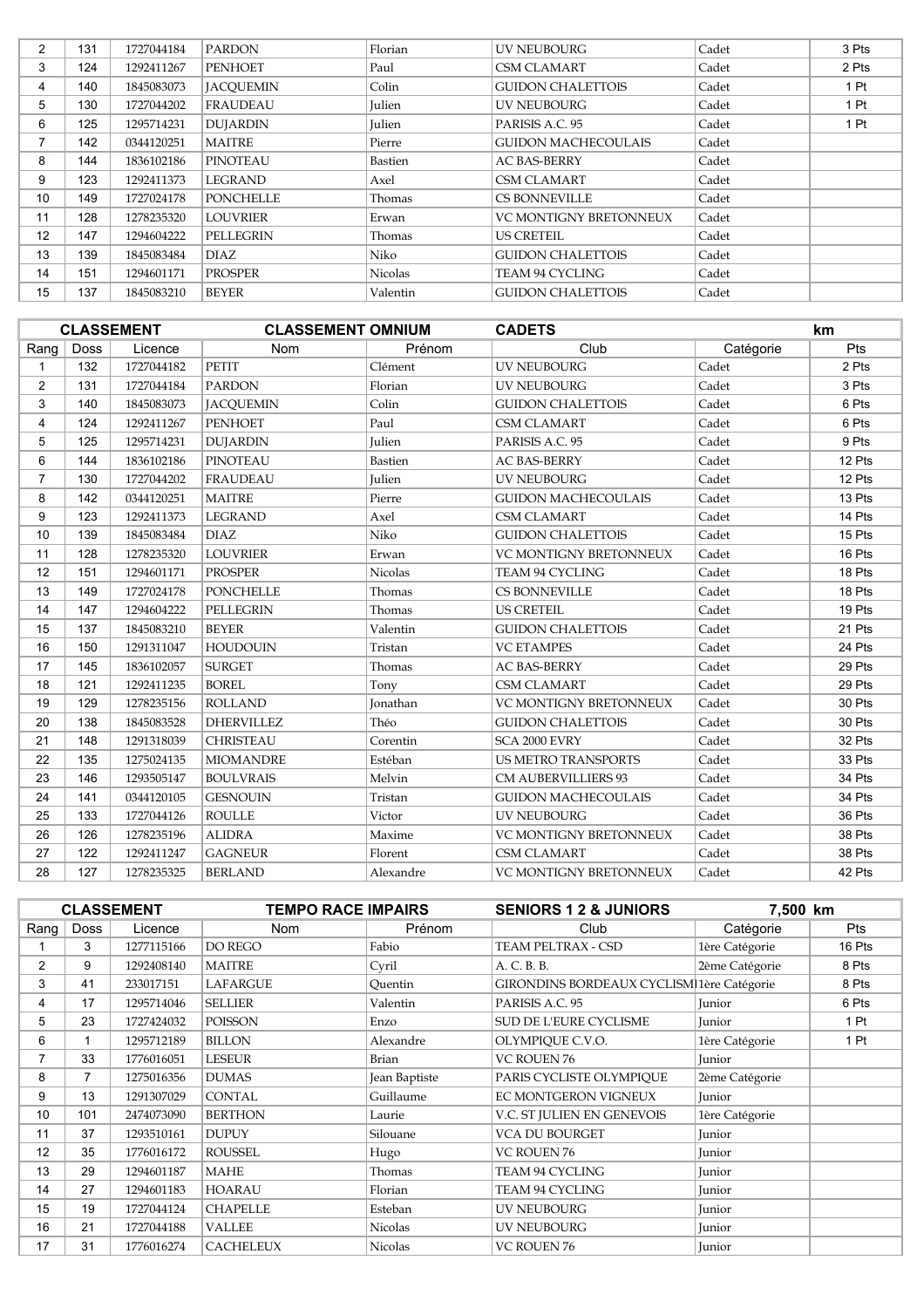| 18             |    | 1292411009 | BEFFARAL.       | Lucas       | <b>CSM CLAMART</b>   | lunior         |
|----------------|----|------------|-----------------|-------------|----------------------|----------------|
| 19             |    | 1294604112 | <b>AUBERNON</b> | Erwann      | US CRETEIL           | 1ère Catégorie |
| 20             | 15 | 1291307065 | <b>TARDIF</b>   | Aurélien    | EC MONTGERON VIGNEUX | Junior         |
| 21<br><u>.</u> | 25 | 1294604229 | THICOT          | Jordy Allan | 'US CRETEIL          | Junior         |

|                |                | <b>CLASSEMENT</b> | <b>TEMPO RACE PAIRS</b> |                 | <b>SENIORS 1 2 &amp; JUNIORS</b>            | 7,500 km       |         |
|----------------|----------------|-------------------|-------------------------|-----------------|---------------------------------------------|----------------|---------|
| Rang           | Doss           | Licence           | <b>Nom</b>              | Prénom          | Club                                        | Catégorie      | Pts     |
|                | 4              | 1059047156        | <b>DERIAUX</b>          | Florian         | DUNKERQUE LITTORAL CYCLISM 1ère Catégorie   |                | 14 Pts  |
| $\overline{2}$ | 8              | 1277115173        | DO REGO                 | Miguel          | TEAM PELTRAX - CSD                          | 2ème Catégorie | 9 Pts   |
| 3              | 34             | 1776016197        | <b>LOUVEL</b>           | Matis           | <b>VC ROUEN 76</b>                          | Junior         | 6 Pts   |
| 4              | 22             | 1293505183        | CARO                    | <b>Nicolas</b>  | <b>CM AUBERVILLIERS 93</b>                  | Junior         | 3 Pts   |
| 5              | 6              | 1295712019        | <b>CHALEL</b>           | Yacine          | OLYMPIQUE C.V.O.                            | 2ème Catégorie | 3 Pts   |
| 6              | 10             | 1845083611        | <b>PERRAGIN</b>         | Eliott          | <b>GUIDON CHALETTOIS</b>                    | 2ème Catégorie | 2 Pts   |
| $\overline{7}$ | 26             | 3297074007        | <b>GRONDIN</b>          | Donavan Vincent | TEAM 94 CYCLING                             | Junior         |         |
| 8              | 16             | 1278216022        | CARRE                   | Matthieu        | <b>EC VELIZY 78</b>                         | Junior         |         |
| 9              | 18             | 1278235139        | <b>FORGET</b>           | Ouentin         | <b>VC MONTIGNY BRETONNEUX</b>               | Junior         |         |
| 10             | $\overline{2}$ | 1902063226        | <b>LEGRAS</b>           | Nicolas         | CC VILLENEUVE ST GERMAIN SOI 1ère Catégorie |                |         |
| 11             | 40             | 1902199191        | <b>DOLEZ</b>            | Hugo            | VC AMATEUR ST OUENTIN                       | Junior         |         |
| 12             | 28             | 1294601002        | <b>LAMAILLE</b>         | Christopher     | <b>TEAM 94 CYCLING</b>                      | Junior         |         |
| 13             | 36             | 1295708196        | <b>LUXEUIL</b>          | Ouentin         | <b>ARGENTEUIL VAL DE SEINE 95</b>           | Junior         |         |
| 14             | 30             | 3097196033        | <b>THICOT</b>           | Elvin           | TEAM 94 CYCLING                             | Junior         |         |
| 15             | 32             | 1776016179        | <b>HANSART</b>          | Philéas         | VC ROUEN 76                                 | Junior         |         |
| 16             | 12             | 1292411205        | <b>OCHOA</b>            | Pablo           | <b>CSM CLAMART</b>                          | Junior         |         |
| 17             | 20             | 1727044262        | <b>SAPIN</b>            | Paul            | <b>UV NEUBOURG</b>                          | Junior         |         |
| 18             | 24             | 1294604170        | <b>PELLERIN</b>         | Jérôme          | <b>US CRETEIL</b>                           | Junior         | Abandon |

|                |                | <b>CLASSEMENT</b> |                 |                | COURSE AUX POINTS Places de 20 à 39 SENIORS 1 2 & JUNIORS | 10,000 km      |         |
|----------------|----------------|-------------------|-----------------|----------------|-----------------------------------------------------------|----------------|---------|
| Rang $ $       | <b>Doss</b>    | Licence           | <b>Nom</b>      | Prénom         | Club                                                      | Catégorie      | Pts     |
|                | $\overline{2}$ | 1902063226        | <b>LEGRAS</b>   | Nicolas        | CC VILLENEUVE ST GERMAIN SOI 1ère Catégorie               |                | 60 Pts  |
| $\overline{2}$ | 28             | 1294601002        | <b>LAMAILLE</b> | Christopher    | TEAM 94 CYCLING                                           | Junior         | 34 Pts  |
| 3              | 35             | 1776016172        | <b>ROUSSEL</b>  | Hugo           | VC ROUEN 76                                               | Junior         | 28 Pts  |
| 4              | 32             | 1776016179        | <b>HANSART</b>  | Philéas        | VC ROUEN 76                                               | Junior         | 27 Pts  |
| 5              | 37             | 1293510161        | <b>DUPUY</b>    | Silouane       | VCA DU BOURGET                                            | Junior         | 26 Pts  |
| 6              | 19             | 1727044124        | <b>CHAPELLE</b> | Esteban        | UV NEUBOURG                                               | Junior         | 10 Pts  |
| $\overline{7}$ | 27             | 1294601183        | <b>HOARAU</b>   | Florian        | TEAM 94 CYCLING                                           | Junior         | 9 Pts   |
| 8              | 29             | 1294601187        | <b>MAHE</b>     | Thomas         | TEAM 94 CYCLING                                           | Junior         | 1 Pt    |
| 9              | 15             | 1291307065        | <b>TARDIF</b>   | Aurélien       | EC MONTGERON VIGNEUX                                      | Junior         | 1 Pt    |
| 10             | 36             | 1295708196        | <b>LUXEUIL</b>  | Ouentin        | ARGENTEUIL VAL DE SEINE 95                                | Junior         | 1 Pt    |
| 11             | 5              | 1294604112        | <b>AUBERNON</b> | Erwann         | <b>US CRETEIL</b>                                         | 1ère Catégorie |         |
| 12             | 40             | 1902199191        | <b>DOLEZ</b>    | Hugo           | VC AMATEUR ST OUENTIN                                     | Junior         |         |
| 13             | 20             | 1727044262        | <b>SAPIN</b>    | Paul           | <b>UV NEUBOURG</b>                                        | Junior         |         |
| 14             | 21             | 1727044188        | <b>VALLEE</b>   | <b>Nicolas</b> | UV NEUBOURG                                               | Junior         |         |
| 15             | 30             | 3097196033        | THICOT          | Elvin          | TEAM 94 CYCLING                                           | Junior         |         |
| 16             | 25             | 1294604229        | THICOT          | Jordy Allan    | <b>US CRETEIL</b>                                         | Junior         |         |
| 17             | 24             | 1294604170        | <b>PELLERIN</b> | Jérôme         | <b>US CRETEIL</b>                                         | Junior         | Abandon |
| 18             | 11             | 1292411009        | <b>BEFFARAL</b> | Lucas          | <b>CSM CLAMART</b>                                        | Junior         | Abandon |
| 19             | 12             | 1292411205        | <b>OCHOA</b>    | Pablo          | <b>CSM CLAMART</b>                                        | Junior         | Abandon |

|                |                 | <b>CLASSEMENT</b> |                 |                 | COURSE AUX POINTS Places de 1 à 19 SENIORS 1 2 & JUNIORS | 20,000 km      |        |
|----------------|-----------------|-------------------|-----------------|-----------------|----------------------------------------------------------|----------------|--------|
| Rang           | <b>Doss</b>     | Licence           | Nom             | Prénom          | Club                                                     | Catégorie      | Pts    |
|                | 8               | 1277115173        | DO REGO         | Miguel          | <b>TEAM PELTRAX - CSD</b>                                | 2ème Catégorie | 54 Pts |
| $\overline{2}$ | 3               | 1277115166        | DO REGO         | Fabio           | TEAM PELTRAX - CSD                                       | 1ère Catégorie | 50 Pts |
| 3              |                 | 1295712189        | <b>BILLON</b>   | Alexandre       | OLYMPIOUE C.V.O.                                         | 1ère Catégorie | 43 Pts |
| 4              | 4               | 1059047156        | DERIAUX         | Florian         | DUNKEROUE LITTORAL CYCLISM 1ère Catégorie                |                | 35 Pts |
| 5              | 9               | 1292408140        | <b>MAITRE</b>   | Cyril           | A. C. B. B.                                              | 2ème Catégorie | 31 Pts |
| 6              | 34              | 1776016197        | LOUVEL          | Matis           | VC ROUEN 76                                              | Junior         | 22 Pts |
|                | 17              | 1295714046        | <b>SELLIER</b>  | Valentin        | PARISIS A.C. 95                                          | Junior         | 21 Pts |
| 8              | 10 <sup>1</sup> | 1845083611        | <b>PERRAGIN</b> | Eliott          | <b>GUIDON CHALETTOIS</b>                                 | 2ème Catégorie | 7 Pts  |
| 9              | 23              | 1727424032        | <b>POISSON</b>  | Enzo            | SUD DE L'EURE CYCLISME                                   | Junior         | 6 Pts  |
| 10             | 26              | 3297074007        | <b>GRONDIN</b>  | Donavan Vincent | TEAM 94 CYCLING                                          | Junior         | 4 Pts  |
| 11             | 16              | 1278216022        | <b>CARRE</b>    | Matthieu        | <b>EC VELIZY 78</b>                                      | Junior         | 2 Pts  |
| 12             | 13              | 1291307029        | <b>CONTAL</b>   | Guillaume       | EC MONTGERON VIGNEUX                                     | Junior         | 1 Pt   |
| 13             | 22              | 1293505183        | CARO            | <b>Nicolas</b>  | <b>CM AUBERVILLIERS 93</b>                               | Junior         | 1 Pt   |
| 14             | 101             | 2474073090        | <b>BERTHON</b>  | Laurie          | V.C. ST JULIEN EN GENEVOIS                               | 1ère Catégorie |        |
| 15             | 33              | 1776016051        | LESEUR          | <b>Brian</b>    | VC ROUEN 76                                              | Junior         |        |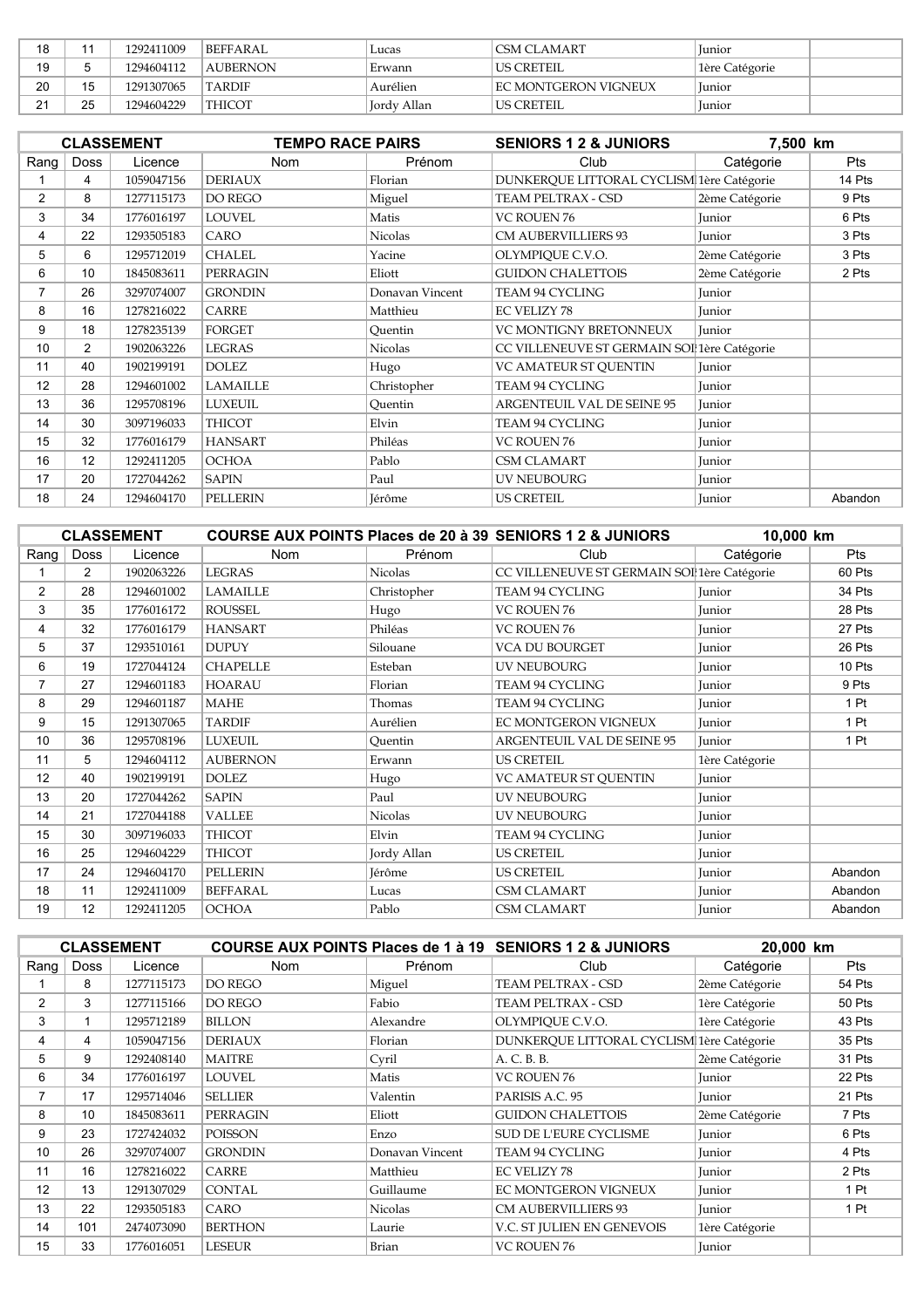| 16 |    | 1295712019 | <b>CHALEL</b> | Yacine         | OLYMPIOUE C.V.O.                                 | 2ème Catégorie |         |
|----|----|------------|---------------|----------------|--------------------------------------------------|----------------|---------|
|    |    | 1275016356 | DUMAS         | Jean Baptiste  | PARIS CYCLISTE OLYMPIOUE                         | 2ème Catégorie |         |
| 18 | 18 | 1278235139 | <b>FORGET</b> | <b>Ouentin</b> | VC MONTIGNY BRETONNEUX                           | Junior         |         |
| 19 |    | 233017151  | LAFARGUE      | <b>Ouentin</b> | <b>GIRONDINS BORDEAUX CYCLISM 1ère Catégorie</b> |                | Abandon |

|                | <b>CLASSEMENT</b> |            | <b>CLASSEMENT OMNIUM</b> |                 | <b>SENIORS 1 2 &amp; JUNIORS</b>            |                | km     |
|----------------|-------------------|------------|--------------------------|-----------------|---------------------------------------------|----------------|--------|
| Rang           | Doss              | Licence    | <b>Nom</b>               | Prénom          | Club                                        | Catégorie      | Pts    |
| 1              | 8                 | 1277115173 | DO REGO                  | Miguel          | TEAM PELTRAX - CSD                          | 2ème Catégorie | 3 Pts  |
| $\overline{2}$ | 3                 | 1277115166 | DO REGO                  | Fabio           | TEAM PELTRAX - CSD                          | 1ère Catégorie | 3 Pts  |
| 3              | $\overline{4}$    | 1059047156 | <b>DERIAUX</b>           | Florian         | DUNKERQUE LITTORAL CYCLISM 1ère Catégorie   |                | 5 Pts  |
| 4              | 9                 | 1292408140 | <b>MAITRE</b>            | Cyril           | A. C. B. B.                                 | 2ème Catégorie | 7 Pts  |
| 5              | $\mathbf{1}$      | 1295712189 | <b>BILLON</b>            | Alexandre       | OLYMPIQUE C.V.O.                            | 1ère Catégorie | 9 Pts  |
| 6              | 34                | 1776016197 | <b>LOUVEL</b>            | Matis           | <b>VC ROUEN 76</b>                          | Junior         | 9 Pts  |
| $\overline{7}$ | 17                | 1295714046 | <b>SELLIER</b>           | Valentin        | PARISIS A.C. 95                             | Junior         | 11 Pts |
| 8              | 23                | 1727424032 | <b>POISSON</b>           | Enzo            | SUD DE L'EURE CYCLISME                      | Junior         | 14 Pts |
| 9              | 10                | 1845083611 | PERRAGIN                 | Eliott          | <b>GUIDON CHALETTOIS</b>                    | 2ème Catégorie | 14 Pts |
| 10             | 22                | 1293505183 | CARO                     | Nicolas         | <b>CM AUBERVILLIERS 93</b>                  | Junior         | 17 Pts |
| 11             | 26                | 3297074007 | <b>GRONDIN</b>           | Donavan Vincent | TEAM 94 CYCLING                             | Junior         | 17 Pts |
| 12             | 16                | 1278216022 | CARRE                    | Matthieu        | <b>EC VELIZY 78</b>                         | Junior         | 19 Pts |
| 13             | 6                 | 1295712019 | <b>CHALEL</b>            | Yacine          | OLYMPIQUE C.V.O.                            | 2ème Catégorie | 21 Pts |
| 14             | 13                | 1291307029 | <b>CONTAL</b>            | Guillaume       | EC MONTGERON VIGNEUX                        | Junior         | 21 Pts |
| 15             | 33                | 1776016051 | <b>LESEUR</b>            | <b>Brian</b>    | <b>VC ROUEN 76</b>                          | Junior         | 22 Pts |
| 16             | 101               | 2474073090 | <b>BERTHON</b>           | Laurie          | V.C. ST JULIEN EN GENEVOIS                  | 1ère Catégorie | 24 Pts |
| 17             | $\overline{7}$    | 1275016356 | <b>DUMAS</b>             | Jean Baptiste   | PARIS CYCLISTE OLYMPIQUE                    | 2ème Catégorie | 25 Pts |
| 18             | 18                | 1278235139 | <b>FORGET</b>            | Quentin         | VC MONTIGNY BRETONNEUX                      | Junior         | 27 Pts |
| 19             | $\overline{2}$    | 1902063226 | <b>LEGRAS</b>            | Nicolas         | CC VILLENEUVE ST GERMAIN SOI 1ère Catégorie |                | 30 Pts |
| 20             | 28                | 1294601002 | <b>LAMAILLE</b>          | Christopher     | TEAM 94 CYCLING                             | Junior         | 33 Pts |
| 21             | 35                | 1776016172 | <b>ROUSSEL</b>           | Hugo            | <b>VC ROUEN 76</b>                          | Junior         | 34 Pts |
| 22             | 37                | 1293510161 | <b>DUPUY</b>             | Silouane        | VCA DU BOURGET                              | Junior         | 35 Pts |
| 23             | 32                | 1776016179 | <b>HANSART</b>           | Philéas         | VC ROUEN 76                                 | Junior         | 38 Pts |
| 24             | 29                | 1294601187 | <b>MAHE</b>              | Thomas          | TEAM 94 CYCLING                             | Junior         | 40 Pts |
| 25             | 27                | 1294601183 | <b>HOARAU</b>            | Florian         | TEAM 94 CYCLING                             | Junior         | 40 Pts |
| 26             | 19                | 1727044124 | <b>CHAPELLE</b>          | Esteban         | UV NEUBOURG                                 | Junior         | 40 Pts |
| 27             | 40                | 1902199191 | <b>DOLEZ</b>             | Hugo            | VC AMATEUR ST QUENTIN                       | Junior         | 42 Pts |
| 28             | 36                | 1295708196 | <b>LUXEUIL</b>           | Quentin         | ARGENTEUIL VAL DE SEINE 95                  | Junior         | 42 Pts |
| 29             | 30                | 3097196033 | THICOT                   | Elvin           | TEAM 94 CYCLING                             | Junior         | 48 Pts |
| 30             | 15                | 1291307065 | TARDIF                   | Aurélien        | EC MONTGERON VIGNEUX                        | Junior         | 48 Pts |
| 31             | 21                | 1727044188 | <b>VALLEE</b>            | Nicolas         | UV NEUBOURG                                 | Junior         | 49 Pts |
| 32             | 20                | 1727044262 | <b>SAPIN</b>             | Paul            | UV NEUBOURG                                 | Junior         | 49 Pts |
| 33             | 5                 | 1294604112 | <b>AUBERNON</b>          | Erwann          | <b>US CRETEIL</b>                           | 1ère Catégorie | 49 Pts |
| 34             | 24                | 1294604170 | <b>PELLERIN</b>          | Jérôme          | <b>US CRETEIL</b>                           | Junior         | 54 Pts |
| 35             | 11                | 1292411009 | <b>BEFFARAL</b>          | Lucas           | <b>CSM CLAMART</b>                          | Junior         | 55 Pts |
| 36             | 25                | 1294604229 | <b>THICOT</b>            | Jordy Allan     | <b>US CRETEIL</b>                           | Junior         | 56 Pts |

|                |      | <b>CLASSEMENT</b> | <b>TEMPO RACE IMPAIRS</b> |           | <b>SENIORS 3 &amp; Pass</b> | 6.250 km       |        |
|----------------|------|-------------------|---------------------------|-----------|-----------------------------|----------------|--------|
| Rang           | Doss | Licence           | <b>Nom</b>                | Prénom    | Club                        | Catégorie      | Pts    |
|                | 59   | 1292411292        | <b>FREBY</b>              | Thibault  | <b>CSM CLAMART</b>          | 3ème Catégorie | 11 Pts |
| $\overline{2}$ | 71   | 0622053061        | <b>LESAGE</b>             | Pierre    | VC QUINTINAIS               | 3ème Catégorie | 9 Pts  |
| 3              | 67   | 1295714134        | <b>TAHIR</b>              | Zinedine  | PARISIS A.C. 95             | 3ème Catégorie | 6 Pts  |
| 4              | 57   | 1275016230        | <b>MASSARD</b>            | Alexis    | PARIS CYCLISTE OLYMPIQUE    | 3ème Catégorie | 4 Pts  |
| 5              | 91   | 1278233029        | <b>MENARD</b>             | Frédéric  | US POIGNY RAMBOUILLET       | D1             | 4 Pts  |
| 6              | 87   | 1275024104        | <b>CHARLOT</b>            | Damien    | <b>US METRO TRANSPORTS</b>  | D1             | 4 Pts  |
| $\overline{7}$ | 93   | 1278248009        | <b>DUPIN</b>              | Sébastien | <b>VELO TEAM 78</b>         | D1             | 2 Pts  |
| 8              | 65   | 1275024190        | <b>MARCOUX</b>            | Rémi      | <b>US METRO TRANSPORTS</b>  | 3ème Catégorie | 2 Pts  |
| 9              | 55   | 1291311093        | <b>ANASSE</b>             | Rémi      | <b>VC ETAMPES</b>           | 3ème Catégorie | 1 Pt   |
| 10             | 69   | 1293516165        | <b>PLUMAIN</b>            | Alexis    | <b>ES GERVAIS LILAS</b>     | 3ème Catégorie |        |
| 11             | 51   | 1292416013        | <b>BOIVIN</b>             | Jean Rémi | <b>TEAM CRC</b>             | 3ème Catégorie |        |
| 12             | 53   | 1292416003        | <b>BOUCHER</b>            | Benoit    | <b>TEAM CRC</b>             | 3ème Catégorie |        |
| 13             | 95   | 1294604340        | PRUDHOMME                 | Alexandre | <b>US CRETEIL</b>           | D <sub>1</sub> |        |
| 14             | 75   | 1278216002        | <b>BARREAU</b>            | Michel    | <b>EC VELIZY 78</b>         | D <sub>1</sub> |        |
| 15             | 79   | 1278216041        | LECOO                     | Grégory   | <b>EC VELIZY 78</b>         | D2             |        |
| 16             | 63   | 1277108045        | <b>VIALADE</b>            | Thibault  | <b>AS CHELLES</b>           | 3ème Catégorie |        |
| 17             | 81   | 1293505203        | <b>BARTH</b>              | Alexandre | <b>CM AUBERVILLIERS 93</b>  | D1             |        |
| 18             | 89   | 1278225018        | <b>MALLET</b>             | Mickaël   | CO BOIS D'ARCY              | D1             |        |
| 19             | 77   | 1278216009        | DE PAS                    | Martin    | <b>EC VELIZY 78</b>         | D2             |        |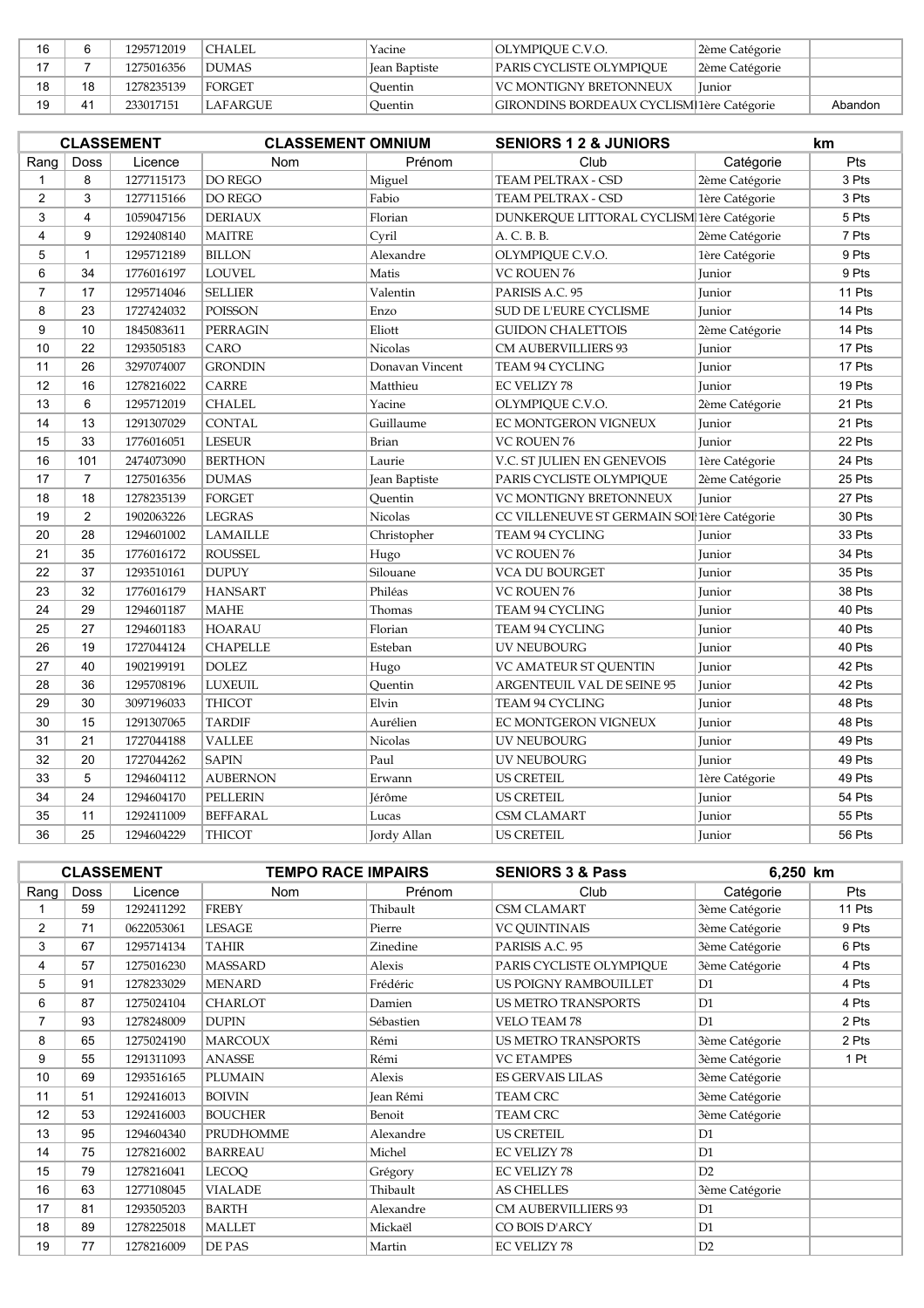| $\sim$<br>∠∪ | $\sim$<br>o | 1293523011                          | DTAT<br>TAK       | Stephane            | $\pi$ $\pi$<br>NNE<br>н                                   | $\sim$<br>3ème<br>Categorie |  |
|--------------|-------------|-------------------------------------|-------------------|---------------------|-----------------------------------------------------------|-----------------------------|--|
| $\sim$<br>-  | QF.<br>ບບ   | .4412012<br>$\Omega_{\Delta\Delta}$ | <b>TRE</b><br>MAI | $\sim$ 1<br>Fabrice | $\cap$ the $\cap$<br>.<br>'HF(<br>Ж<br>MAC<br>LAIS<br>ιτι | $\mathbf{r}$<br>∣ ∟ ⊥       |  |

|                |      | <b>CLASSEMENT</b> | <b>TEMPO RACE PAIRS</b> |                      | <b>SENIORS 3 &amp; Pass</b>   | 6,250 km       |       |
|----------------|------|-------------------|-------------------------|----------------------|-------------------------------|----------------|-------|
| Rang           | Doss | Licence           | <b>Nom</b>              | Prénom               | Club                          | Catégorie      | Pts   |
|                | 74   | 1275016064        | <b>MARTIGNOLE</b>       | Eric                 | PARIS CYCLISTE OLYMPIQUE      | D <sub>1</sub> | 8 Pts |
| $\overline{2}$ | 80   | 1278216068        | <b>SOUTTER</b>          | Guillaume            | <b>EC VELIZY 78</b>           | D2             | 8 Pts |
| 3              | 66   | 1294604125        | <b>DAUPHIN</b>          | Mathieu              | <b>US CRETEIL</b>             | 3ème Catégorie | 3 Pts |
| 4              | 64   | 1275024169        | <b>BARBIERI</b>         | Loris                | <b>US METRO TRANSPORTS</b>    | 3ème Catégorie | 1 Pt  |
| 5              | 54   | 1295712286        | <b>MARTINS</b>          | Vincent              | OLYMPIQUE C.V.O.              | 3ème Catégorie |       |
| 6              | 56   | 1291311181        | <b>LAUR</b>             | Christophe           | <b>VC ETAMPES</b>             | 3ème Catégorie |       |
| $\overline{7}$ | 88   | 1278225014        | <b>AUVRAY</b>           | Ghislain             | CO BOIS D'ARCY                | D1             |       |
| 8              | 90   | 1278223025        | LEBEAU                  | Thierry              | <b>VC MUREAUX</b>             | D2             |       |
| 9              | 84   | 1278235313        | <b>MAGNIEN</b>          | Aurélien             | <b>VC MONTIGNY BRETONNEUX</b> | D1             |       |
| 10             | 60   | 1727044223        | LASALLE                 | Vincent              | <b>UV NEUBOURG</b>            | 3ème Catégorie |       |
| 11             | 52   | 1292416009        | <b>BOUCHER</b>          | Arnaud               | <b>TEAM CRC</b>               | 3ème Catégorie |       |
| 12             | 76   | 1278216037        | <b>BONNEAU</b>          | Eric                 | <b>EC VELIZY 78</b>           | D2             |       |
| 13             | 78   | 1278216066        | <b>GARNIER</b>          | <b>Jean Francois</b> | <b>EC VELIZY 78</b>           | D1             |       |
| 14             | 92   | 1292401018        | <b>GUIBOREL</b>         | Jean François        | <b>CSM PUTEAUX</b>            | D <sub>1</sub> |       |
| 15             | 58   | 1275016280        | <b>MERCIER</b>          | <b>Nicolas</b>       | PARIS CYCLISTE OLYMPIQUE      | 3ème Catégorie |       |
| 16             | 70   | 1293510173        | <b>RICHELOT</b>         | Anthony              | <b>VCA DU BOURGET</b>         | 3ème Catégorie |       |
| 17             | 72   | 1278248002        | <b>CHAUVELIERE</b>      | Sébastien            | <b>VELO TEAM 78</b>           | 3ème Catégorie |       |
| 18             | 62   | 1277108018        | <b>FOYE</b>             | Kevin                | <b>AS CHELLES</b>             | 3ème Catégorie |       |
| 19             | 86   | 1293523035        | <b>BOIRE</b>            | Freddy               | <b>EC NOISEENNE</b>           | D <sub>1</sub> |       |
| 20             | 94   | 1278248008        | <b>ELIE</b>             | Xavier               | <b>VELO TEAM 78</b>           | D1             |       |
| 21             | 82   | 1277114035        | <b>FAHY</b>             | Cyril                | <b>IS FERTE GAUCHER</b>       | D2             |       |
| 22             | 68   | 2438022071        | <b>CAMUS</b>            | Antoine              | CHARVIEU CHAVAGNEUX I.C.      | 3ème Catégorie |       |

|                |             | <b>CLASSEMENT</b> | COURSE AUX POINTS Places de 23 à 43 SENIORS 3 & Pass |                |                            | 10,000 km      |         |
|----------------|-------------|-------------------|------------------------------------------------------|----------------|----------------------------|----------------|---------|
| Rang           | <b>Doss</b> | Licence           | <b>Nom</b>                                           | Prénom         | Club                       | Catégorie      | Pts     |
|                | 89          | 1278225018        | <b>MALLET</b>                                        | Mickaël        | CO BOIS D'ARCY             | D1             | 15 Pts  |
| $\overline{2}$ | 53          | 1292416003        | <b>BOUCHER</b>                                       | Benoit         | <b>TEAM CRC</b>            | 3ème Catégorie | 7 Pts   |
| 3              | 85          | 0344120121        | <b>MAITRE</b>                                        | Fabrice        | <b>GUIDON MACHECOULAIS</b> | D <sub>1</sub> | 6 Pts   |
| 4              | 78          | 1278216066        | <b>GARNIER</b>                                       | Jean François  | <b>EC VELIZY 78</b>        | D1             | 6 Pts   |
| 5              | 76          | 1278216037        | <b>BONNEAU</b>                                       | Eric           | <b>EC VELIZY 78</b>        | D2             | 6 Pts   |
| 6              | 63          | 1277108045        | <b>VIALADE</b>                                       | Thibault       | <b>AS CHELLES</b>          | 3ème Catégorie | 6 Pts   |
| $\overline{7}$ | 77          | 1278216009        | DE PAS                                               | Martin         | <b>EC VELIZY 78</b>        | D2             | 4 Pts   |
| 8              | 70          | 1293510173        | <b>RICHELOT</b>                                      | Anthony        | <b>VCA DU BOURGET</b>      | 3ème Catégorie | 2 Pts   |
| 9              | 61          | 1293523011        | <b>PTAK</b>                                          | Stéphane       | <b>EC NOISEENNE</b>        | 3ème Catégorie | 2 Pts   |
| 10             | 58          | 1275016280        | <b>MERCIER</b>                                       | <b>Nicolas</b> | PARIS CYCLISTE OLYMPIOUE   | 3ème Catégorie | 1 Pt    |
| 11             | 75          | 1278216002        | <b>BARREAU</b>                                       | Michel         | <b>EC VELIZY 78</b>        | D1             |         |
| 12             | 81          | 1293505203        | <b>BARTH</b>                                         | Alexandre      | <b>CM AUBERVILLIERS 93</b> | D1             |         |
| 13             | 72          | 1278248002        | <b>CHAUVELIERE</b>                                   | Sébastien      | <b>VELO TEAM 78</b>        | 3ème Catégorie |         |
| 14             | 95          | 1294604340        | PRUDHOMME                                            | Alexandre      | <b>US CRETEIL</b>          | D <sub>1</sub> |         |
| 15             | 92          | 1292401018        | <b>GUIBOREL</b>                                      | Jean François  | <b>CSM PUTEAUX</b>         | D1             |         |
| 16             | 94          | 1278248008        | <b>ELIE</b>                                          | Xavier         | VELO TEAM 78               | D1             | Abandon |
| 17             | 68          | 2438022071        | <b>CAMUS</b>                                         | Antoine        | CHARVIEU CHAVAGNEUX I.C.   | 3ème Catégorie | Abandon |
| 18             | 86          | 1293523035        | <b>BOIRE</b>                                         | Freddy         | <b>EC NOISEENNE</b>        | D1             | Abandon |
| 19             | 82          | 1277114035        | <b>FAHY</b>                                          | Cyril          | <b>JS FERTE GAUCHER</b>    | D2             | Abandon |
| 20             | 79          | 1278216041        | <b>LECOQ</b>                                         | Grégory        | <b>EC VELIZY 78</b>        | D2             | Abandon |

|               | <b>CLASSEMENT</b> |            | COURSE AUX POINTS Places de 1 à 22 SENIORS 3 & Pass |            |                            | 12.500 km      |            |
|---------------|-------------------|------------|-----------------------------------------------------|------------|----------------------------|----------------|------------|
| Rang          | <b>Doss</b>       | Licence    | <b>Nom</b>                                          | Prénom     | Club                       | Catégorie      | <b>Pts</b> |
|               | 67                | 1295714134 | TAHIR                                               | Zinedine   | PARISIS A.C. 95            | 3ème Catégorie | 33 Pts     |
| $\mathcal{P}$ | 59                | 1292411292 | <b>FREBY</b>                                        | Thibault   | <b>CSM CLAMART</b>         | 3ème Catégorie | 28 Pts     |
| 3             | 64                | 1275024169 | <b>BARBIERI</b>                                     | Loris      | <b>US METRO TRANSPORTS</b> | 3ème Catégorie | 23 Pts     |
| 4             | 91                | 1278233029 | <b>MENARD</b>                                       | Frédéric   | US POIGNY RAMBOUILLET      | D <sub>1</sub> | 10 Pts     |
| 5             | 60                | 1727044223 | <b>LASALLE</b>                                      | Vincent    | <b>UV NEUBOURG</b>         | 3ème Catégorie | 8 Pts      |
| 6             | 80                | 1278216068 | <b>SOUTTER</b>                                      | Guillaume  | <b>EC VELIZY 78</b>        | D2             | 5 Pts      |
|               | 57                | 1275016230 | <b>MASSARD</b>                                      | Alexis     | PARIS CYCLISTE OLYMPIOUE   | 3ème Catégorie | 4 Pts      |
| 8             | 87                | 1275024104 | <b>CHARLOT</b>                                      | Damien     | <b>US METRO TRANSPORTS</b> | D <sub>1</sub> | 4 Pts      |
| 9             | 54                | 1295712286 | <b>MARTINS</b>                                      | Vincent    | OLYMPIOUE C.V.O.           | 3ème Catégorie | 3 Pts      |
| 10            | 71                | 0622053061 | <b>LESAGE</b>                                       | Pierre     | <b>VC OUINTINAIS</b>       | 3ème Catégorie | 1 Pt       |
| 11            | 56                | 1291311181 | LAUR                                                | Christophe | <b>VC ETAMPES</b>          | 3ème Catégorie | 1 Pt       |
| 12            | 93                | 1278248009 | <b>DUPIN</b>                                        | Sébastien  | <b>VELO TEAM 78</b>        | D <sub>1</sub> | 1 Pt       |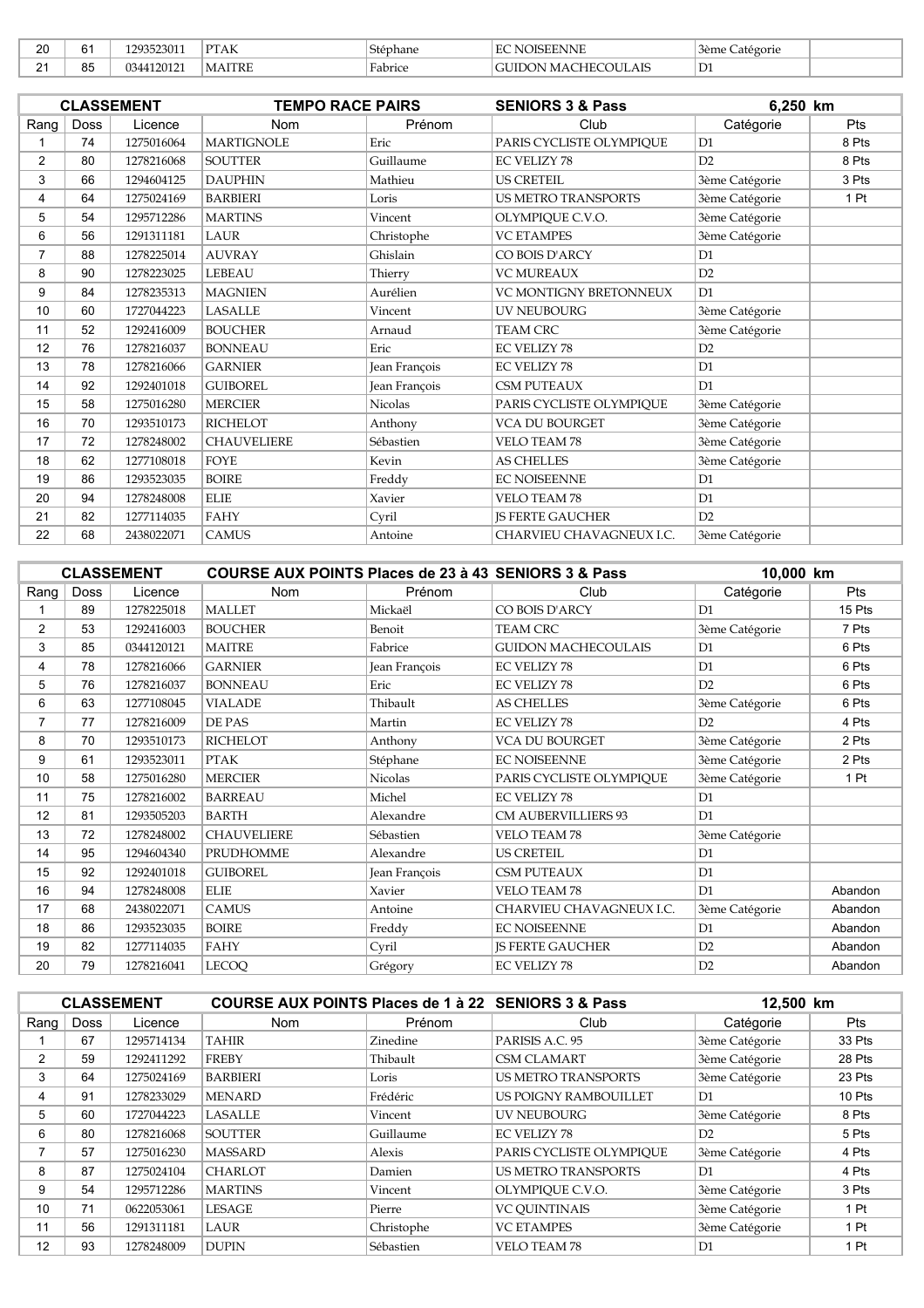| 13 | 55 | 1291311093 | <b>ANASSE</b>     | Rémi      | <b>VC ETAMPES</b>          | 3ème Catégorie | 1 Pt    |
|----|----|------------|-------------------|-----------|----------------------------|----------------|---------|
| 14 | 84 | 1278235313 | <b>MAGNIEN</b>    | Aurélien  | VC MONTIGNY BRETONNEUX     | D1             |         |
| 15 | 90 | 1278223025 | LEBEAU            | Thierry   | <b>VC MUREAUX</b>          | D2             |         |
| 16 | 65 | 1275024190 | <b>MARCOUX</b>    | Rémi      | <b>US METRO TRANSPORTS</b> | 3ème Catégorie |         |
| 17 | 88 | 1278225014 | <b>AUVRAY</b>     | Ghislain  | CO BOIS D'ARCY             | D1             |         |
| 18 | 74 | 1275016064 | <b>MARTIGNOLE</b> | Eric      | PARIS CYCLISTE OLYMPIOUE   | D1             |         |
| 19 | 52 | 1292416009 | <b>BOUCHER</b>    | Arnaud    | <b>TEAM CRC</b>            | 3ème Catégorie |         |
| 20 | 51 | 1292416013 | <b>BOIVIN</b>     | Jean Rémi | <b>TEAM CRC</b>            | 3ème Catégorie |         |
| 21 | 69 | 1293516165 | <b>PLUMAIN</b>    | Alexis    | ES GERVAIS LILAS           | 3ème Catégorie |         |
| 22 | 66 | 1294604125 | <b>DAUPHIN</b>    | Mathieu   | <b>US CRETEIL</b>          | 3ème Catégorie | Abandon |

|                |             | <b>CLASSEMENT</b> | <b>CLASSEMENT OMNIUM</b> |               | <b>SENIORS 3 &amp; Pass</b> |                | km     |
|----------------|-------------|-------------------|--------------------------|---------------|-----------------------------|----------------|--------|
| Rang           | <b>Doss</b> | Licence           | Nom                      | Prénom        | Club                        | Catégorie      | Pts    |
| $\mathbf{1}$   | 59          | 1292411292        | <b>FREBY</b>             | Thibault      | <b>CSM CLAMART</b>          | 3ème Catégorie | 3 Pts  |
| 2              | 67          | 1295714134        | <b>TAHIR</b>             | Zinedine      | PARISIS A.C. 95             | 3ème Catégorie | 4 Pts  |
| 3              | 64          | 1275024169        | <b>BARBIERI</b>          | Loris         | US METRO TRANSPORTS         | 3ème Catégorie | 7 Pts  |
| $\overline{4}$ | 80          | 1278216068        | <b>SOUTTER</b>           | Guillaume     | EC VELIZY 78                | D <sub>2</sub> | 8 Pts  |
| $\mathbf 5$    | 91          | 1278233029        | <b>MENARD</b>            | Frédéric      | US POIGNY RAMBOUILLET       | D1             | 9 Pts  |
| 6              | 57          | 1275016230        | <b>MASSARD</b>           | Alexis        | PARIS CYCLISTE OLYMPIQUE    | 3ème Catégorie | 11 Pts |
| $\overline{7}$ | 71          | 0622053061        | LESAGE                   | Pierre        | <b>VC QUINTINAIS</b>        | 3ème Catégorie | 12 Pts |
| 8              | 54          | 1295712286        | <b>MARTINS</b>           | Vincent       | OLYMPIQUE C.V.O.            | 3ème Catégorie | 14 Pts |
| 9              | 87          | 1275024104        | <b>CHARLOT</b>           | Damien        | US METRO TRANSPORTS         | D1             | 14 Pts |
| 10             | 60          | 1727044223        | <b>LASALLE</b>           | Vincent       | UV NEUBOURG                 | 3ème Catégorie | 15 Pts |
| 11             | 56          | 1291311181        | LAUR                     | Christophe    | <b>VC ETAMPES</b>           | 3ème Catégorie | 17 Pts |
| 12             | 74          | 1275016064        | <b>MARTIGNOLE</b>        | Eric          | PARIS CYCLISTE OLYMPIQUE    | D1             | 19 Pts |
| 13             | 93          | 1278248009        | <b>DUPIN</b>             | Sébastien     | <b>VELO TEAM 78</b>         | D1             | 19 Pts |
| 14             | 55          | 1291311093        | <b>ANASSE</b>            | Rémi          | <b>VC ETAMPES</b>           | 3ème Catégorie | 22 Pts |
| 15             | 90          | 1278223025        | LEBEAU                   | Thierry       | <b>VC MUREAUX</b>           | D2             | 23 Pts |
| 16             | 84          | 1278235313        | <b>MAGNIEN</b>           | Aurélien      | VC MONTIGNY BRETONNEUX      | D <sub>1</sub> | 23 Pts |
| 17             | 88          | 1278225014        | <b>AUVRAY</b>            | Ghislain      | CO BOIS D'ARCY              | D1             | 24 Pts |
| 18             | 65          | 1275024190        | <b>MARCOUX</b>           | Rémi          | US METRO TRANSPORTS         | 3ème Catégorie | 24 Pts |
| 19             | 52          | 1292416009        | <b>BOUCHER</b>           | Arnaud        | TEAM CRC                    | 3ème Catégorie | 30 Pts |
| 20             | 69          | 1293516165        | <b>PLUMAIN</b>           | Alexis        | <b>ES GERVAIS LILAS</b>     | 3ème Catégorie | 31 Pts |
| 21             | 51          | 1292416013        | <b>BOIVIN</b>            | Jean Rémi     | <b>TEAM CRC</b>             | 3ème Catégorie | 31 Pts |
| 22             | 53          | 1292416003        | <b>BOUCHER</b>           | Benoit        | <b>TEAM CRC</b>             | 3ème Catégorie | 36 Pts |
| 23             | 76          | 1278216037        | <b>BONNEAU</b>           | Eric          | <b>EC VELIZY 78</b>         | D2             | 39 Pts |
| 24             | 78          | 1278216066        | <b>GARNIER</b>           | Jean François | EC VELIZY 78                | D1             | 39 Pts |
| 25             | 89          | 1278225018        | <b>MALLET</b>            | Mickaël       | CO BOIS D'ARCY              | D <sub>1</sub> | 41 Pts |
| 26             | 63          | 1277108045        | <b>VIALADE</b>           | Thibault      | <b>AS CHELLES</b>           | 3ème Catégorie | 44 Pts |
| 27             | 70          | 1293510173        | <b>RICHELOT</b>          | Anthony       | <b>VCA DU BOURGET</b>       | 3ème Catégorie | 46 Pts |
| 28             | 85          | 0344120121        | <b>MAITRE</b>            | Fabrice       | <b>GUIDON MACHECOULAIS</b>  | D <sub>1</sub> | 46 Pts |
| 29             | 75          | 1278216002        | <b>BARREAU</b>           | Michel        | <b>EC VELIZY 78</b>         | D1             | 47 Pts |
| 30             | 58          | 1275016280        | <b>MERCIER</b>           | Nicolas       | PARIS CYCLISTE OLYMPIQUE    | 3ème Catégorie | 47 Pts |
| 31             | 77          | 1278216009        | DE PAS                   | Martin        | <b>EC VELIZY 78</b>         | D2             | 48 Pts |
| 32             | 95          | 1294604340        | PRUDHOMME                | Alexandre     | US CRETEIL                  | D <sub>1</sub> | 49 Pts |
| 33             | 92          | 1292401018        | <b>GUIBOREL</b>          | Jean François | CSM PUTEAUX                 | D1             | 51 Pts |
| 34             | 81          | 1293505203        | <b>BARTH</b>             | Alexandre     | CM AUBERVILLIERS 93         | D1             | 51 Pts |
| 35             | 61          | 1293523011        | <b>PTAK</b>              | Stéphane      | <b>EC NOISEENNE</b>         | 3ème Catégorie | 51 Pts |
| 36             | 72          | 1278248002        | <b>CHAUVELIERE</b>       | Sébastien     | <b>VELO TEAM 78</b>         | 3ème Catégorie | 52 Pts |
| 37             | 79          | 1278216041        | LECOQ                    | Grégory       | EC VELIZY 78                | D2             | 57 Pts |
| 38             | 94          | 1278248008        | <b>ELIE</b>              | Xavier        | VELO TEAM 78                | D1             | 58 Pts |
| 39             | 86          | 1293523035        | <b>BOIRE</b>             | Freddy        | <b>EC NOISEENNE</b>         | D <sub>1</sub> | 59 Pts |
| 40             | 68          | 2438022071        | <b>CAMUS</b>             | Antoine       | CHARVIEU CHAVAGNEUX I.C.    | 3ème Catégorie | 61 Pts |
| 41             | 82          | 1277114035        | <b>FAHY</b>              | Cyril         | <b>IS FERTE GAUCHER</b>     | D2             | 62 Pts |

| <b>CLASSEMENT</b> |             |            | <b>AMERICAINE</b> |          | <b>CADETS</b><br>10,000 km |           |        |
|-------------------|-------------|------------|-------------------|----------|----------------------------|-----------|--------|
| Rang              | <b>Doss</b> | Licence    | <b>Nom</b>        | Prénom   | Club                       | Catégorie | Pts    |
|                   | 131         | 1727044184 | <b>PARDON</b>     | Florian  | LIV NEUBOURG               | Cadet     | 45 Pts |
|                   | 132         | 1727044182 | <b>PETIT</b>      | Clément  | <b>UV NEUBOURG</b>         | Cadet     |        |
| C                 | 138         | 1845083528 | DHERVILLEZ        | Théo     | <b>GUIDON CHALETTOIS</b>   | Cadet     | 28 Pts |
|                   | 139         | 1845083484 | <b>DIAZ</b>       | Niko     | <b>GUIDON CHALETTOIS</b>   | Cadet     |        |
| 3                 | 137         | 1845083210 | <b>BEYER</b>      | Valentin | <b>GUIDON CHALETTOIS</b>   | Cadet     | 27 Pts |
|                   | 140         | 1845083073 | <b>JACOUEMIN</b>  | Colin    | <b>GUIDON CHALETTOIS</b>   | Cadet     |        |
|                   | 123         | 1292411373 | <b>LEGRAND</b>    | Axel     | <b>CSM CLAMART</b>         | Cadet     | 7 Pts  |
|                   | 124         | 1292411267 | <b>PENHOET</b>    | Paul     | <b>CSM CLAMART</b>         | Cadet     |        |